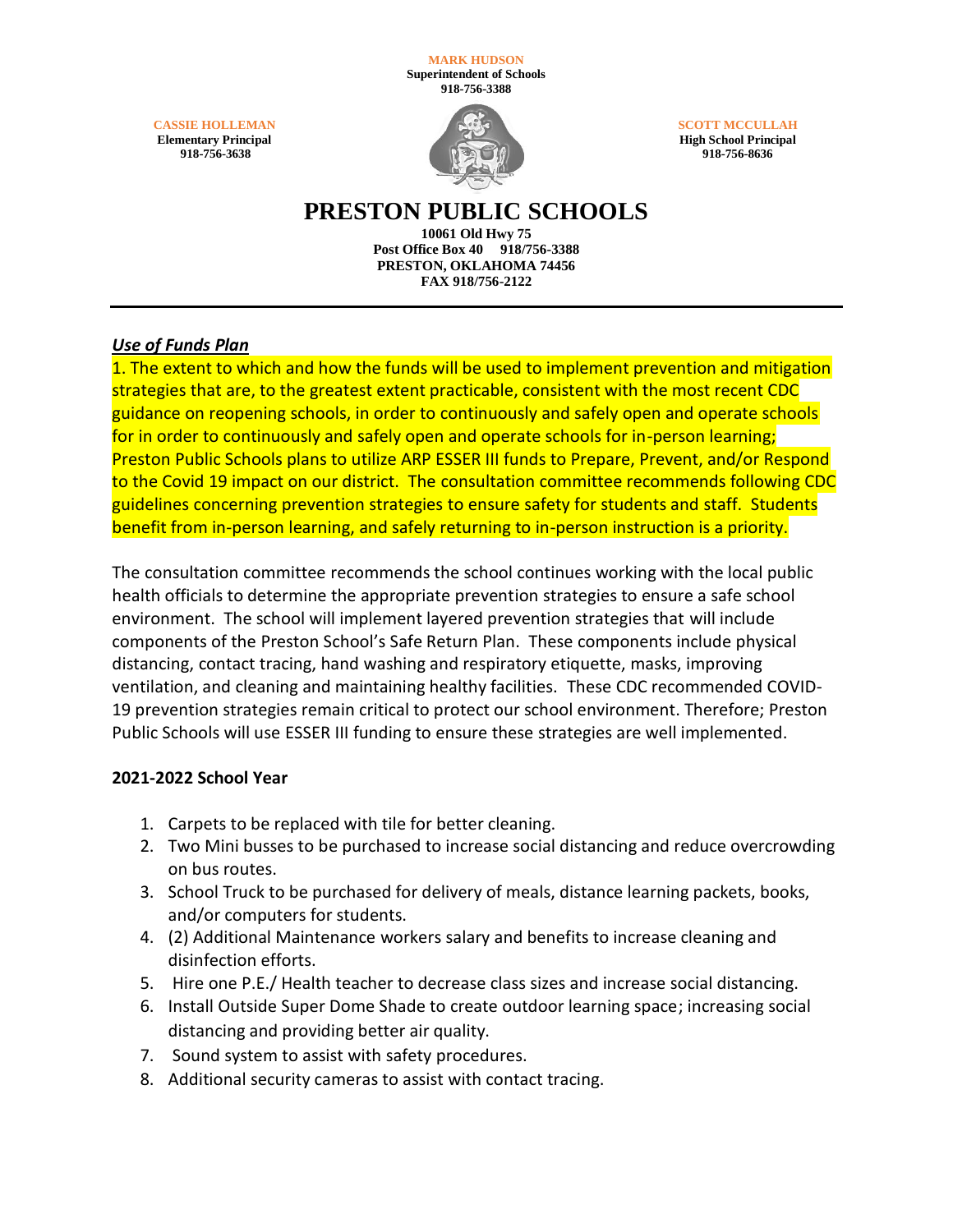9. Purchase new or replacement technology for students and staff to increase access to digital learning resources, increase student engagement, and facilitate personalized learning using 21st century skills.

## **2022-2023 School Year**

- 1. Maintenance Workers salary and benefits
- 2. P.E. teacher salary and benefits

# **2023-2024 School Year**

- 1. Maintenance Workers salary and benefits
- 2. P.E. teacher salary and benefits

2. How the LEA will use the funds it reserved under section 2001(e)(1) of the ARP Act [20% of ESSER ARP Act formula funds] to address the academic impact of lost instructional time through the implementation of evidence-based interventions, such as summer learning or summer enrichment, extended day, comprehensive afterschool programs, or extended school year;

These funds will be utilized to address learning loss and individual learning gaps due to Covid 19. The committee recommends evidence-based interventions to address learning loss. High-Dosage tutoring during the school day; as well as, afterschool that provides students with targeted, small-group or individual instruction will be used to remediate learning loss and accelerate student learning. In order to facilitate this, the committee recommends the following expenditures.

# **2021-2022 School Year**

- 1. Hire three FTE Paraprofessional for more one-on-one assistance and tutoring to students that are not on grade level.
- 2. Renaissance STAR program for benchmarks and remediation
- 3. Edgenuity Courseware to provide curriculum to virtual students

# **2022-2023 School Year**

- 1. Paraprofessionals (\$72,000)
- 2. Renaissance STAR program for benchmarks and remediation
- 3. Edgenuity Courseware to provide curriculum to virtual students